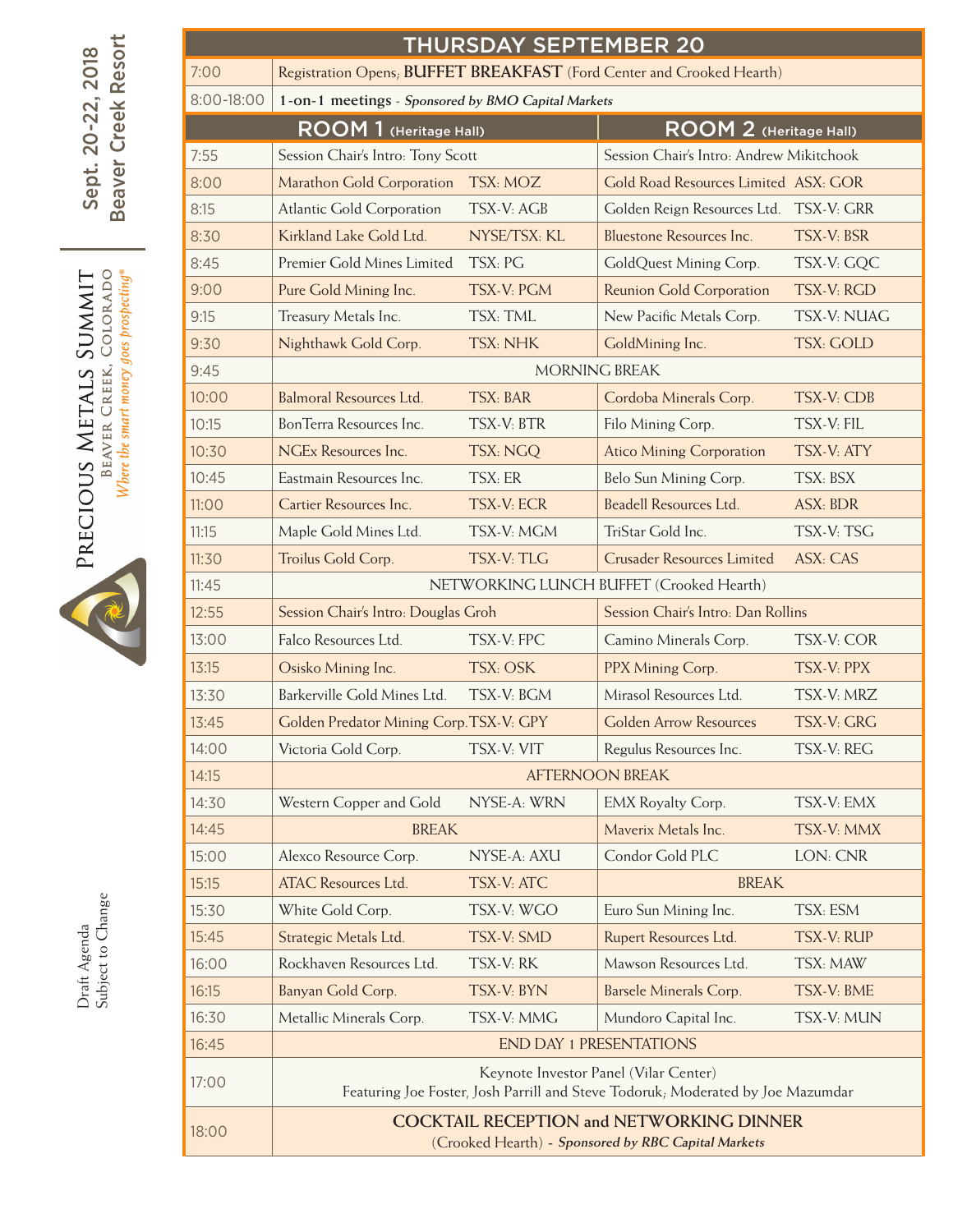Beaver Creek Resort Beaver Creek Resort Sept. 20-22, 2018 Sept. 20-22, 2018





Draft Agenda<br>Subject to Change Subject to ChangeDraft Agenda

| <b>FRIDAY SEPTEMBER 21</b> |                                                                          |                 |                                         |                     |  |  |  |  |  |
|----------------------------|--------------------------------------------------------------------------|-----------------|-----------------------------------------|---------------------|--|--|--|--|--|
| 7:30                       | Registration Opens, BUFFET BREAKFAST (Ford Center and Crooked Hearth)    |                 |                                         |                     |  |  |  |  |  |
| 8:00-18:00                 | 1-on-1 meetings                                                          |                 |                                         |                     |  |  |  |  |  |
|                            | ROOM 1 (Heritage Hall)                                                   |                 | ROOM 2 (Heritage Hall)                  |                     |  |  |  |  |  |
| 7:55                       | Session Chair's Intro: Mark Mihaljevic                                   |                 | Session Chair's Intro: Andrew Cheatle   |                     |  |  |  |  |  |
| 8:00                       | Alio Gold Inc.                                                           | TSX: ALO        | Oklo Resources Limited                  | ASX: OKU            |  |  |  |  |  |
| 8:15                       | NuLegacy Gold Corporation TSX-V: NUG                                     |                 | Sarama Resources Ltd.                   | TSX-V: SWA          |  |  |  |  |  |
| 8:30                       | K92 Mining Inc.                                                          | TSX-V: KNT      | West African Resources Ltd.             | TSX-V: WAF          |  |  |  |  |  |
| 8:45                       | Liberty Gold Corp.                                                       | TSX: LGD        | Teranga Gold Corporation                | TSX: TGZ            |  |  |  |  |  |
| 9:00                       | Corvus Gold Inc.                                                         | <b>TSX: KOR</b> | Avesoro Resources Inc.                  | <b>TSX/LSE: ASO</b> |  |  |  |  |  |
| 9:15                       | Gold Standard Ventures Corp. NYSE-A: GSV                                 |                 | Algold Resources Ltd.                   | TSX-V: ALG          |  |  |  |  |  |
| 9:30                       | Midas Gold Corp.                                                         | TSX: MAX        | Cardinal Resources Limited              | <b>ASX: CDV</b>     |  |  |  |  |  |
| 9:45                       | Americas Silver Corporation                                              | TSX: USA        | Orezone Gold Corporation                | TSX-V: ORE          |  |  |  |  |  |
| 10:00                      |                                                                          |                 | <b>MORNING BREAK</b>                    |                     |  |  |  |  |  |
| 10:15                      | International Tower Hill Mines TSX: ITH                                  |                 | Orca Gold Inc.<br>TSX-V: ORG            |                     |  |  |  |  |  |
| 10:30                      | <b>NOVAGOLD</b>                                                          | NYSE-A: NG      | Shanta Gold Limited                     | LON: SHG            |  |  |  |  |  |
| 10:45                      | Trilogy Metals Inc.                                                      | NYSE-A: TMQ     | OreCorp Limited                         | <b>ASX: ORR</b>     |  |  |  |  |  |
| 11:00                      | <b>BREAK</b>                                                             |                 | Erdene Resource Development TSX: ERD    |                     |  |  |  |  |  |
| 11:15                      | Sabina Gold & Silver Corp.                                               | TSX: SBB        | Xanadu Mines Ltd.                       | ASX: XAM            |  |  |  |  |  |
| 11:30                      | Equinox Gold Corp.                                                       | TSX-V: EQX      | Lion One Metals Limited                 | TSX-V: LIO          |  |  |  |  |  |
| 11:45                      | NETWORKING LUNCH BUFFET (Crooked Hearth)                                 |                 |                                         |                     |  |  |  |  |  |
| 12:55                      | Session Chair's Intro: Joe Foster                                        |                 | Session Chair's Intro: Peter Robb       |                     |  |  |  |  |  |
| 13:00                      | Sunshine Silver Mining                                                   | Private         | Ascot Resources Ltd.                    | TSX-V: AOT          |  |  |  |  |  |
| 13:15                      | Sierra Metals Inc.                                                       | TSX: SMT        | GT Gold Corp.                           | TSX-V: GTT          |  |  |  |  |  |
| 13:30                      | McEwen Mining Inc.                                                       | NYSE: MUX       | IDM Mining Ltd.                         | TSX-V: IDM          |  |  |  |  |  |
| 13:45                      | MAG Silver Corp.                                                         | $NYSE-A:MAC$    | Skeena Resources Limited                | TSX-V: SKE          |  |  |  |  |  |
| 14:00                      | Chesapeake Gold Corp.                                                    | TSX-V: CKG      | Auryn Resources Inc.                    | NYSE-A: AUG         |  |  |  |  |  |
| 14:15                      | Orla Mining Ltd.                                                         | TSX-V: OLA      | Redstar Gold Corp.                      | TSX-V: RGC          |  |  |  |  |  |
| 14:30                      | <b>AFTERNOON BREAK</b>                                                   |                 | Session Chair's Intro: Neil Adshead     |                     |  |  |  |  |  |
| 14:45                      | GoGold Resources Inc.                                                    | TSX: GGD        | Candelaria Mining Corp.                 | TSX-V: CAND         |  |  |  |  |  |
| 15:00                      | Excellon Resources Inc.                                                  | TSX: EXN        | <b>Silver Mines Limited</b>             | ASX: SVL            |  |  |  |  |  |
| 15:15                      | Golden Minerals Company                                                  | NYSE-A: AUMN    | Aurcana Corporation                     | TSX-V: AUN          |  |  |  |  |  |
| 15:30                      | Southern Silver Exploration                                              | TSX-V: SSV      | Azure Minerals Limited                  | ASX: AZS            |  |  |  |  |  |
| 15:45                      | Almaden Minerals Ltd.                                                    | TSX: AMM        | Silver One Resources Inc.               | TSX-V: SVE          |  |  |  |  |  |
| 16:00                      | Azucar Minerals Ltd.                                                     | TSX-V: AMZ      | Kootenay Silver Inc.                    | TSX-V: KTN          |  |  |  |  |  |
| 16:15                      | Bear Creek Mining Corp.                                                  | TSX-V: BCM      | SilverCrest Metals Inc.                 | TSX-V: SIL          |  |  |  |  |  |
| 16:30                      | SolGold plc                                                              | LSE: SOLG       | <b>BREAK</b>                            |                     |  |  |  |  |  |
| 16:45                      | Lundin Gold Inc.                                                         | TSX: LUG        | Northern Vertex Mining Corp. TSX-V: NEE |                     |  |  |  |  |  |
| 17:00                      | Lumina Gold Corp.                                                        | TSX-V: LUM      | Kerr Mines Inc.                         | TSX: KER            |  |  |  |  |  |
| 17:15                      | <b>INV</b> Metals Inc.                                                   | TSX: INV        | Revival Gold Inc.                       | TSX-V: RVG          |  |  |  |  |  |
| 17:30                      | Toachi Mining Inc.                                                       | TSX-V: TIM      | Aston Bay Holding Ltd.                  | TSX-V: BAY          |  |  |  |  |  |
| 17:45                      | <b>END DAY 2 PRESENTATIONS</b>                                           |                 |                                         |                     |  |  |  |  |  |
| 18:00                      | COCKTAIL RECEPTION (Crooked Hearth) - Sponsored by Osisko Gold Royalties |                 |                                         |                     |  |  |  |  |  |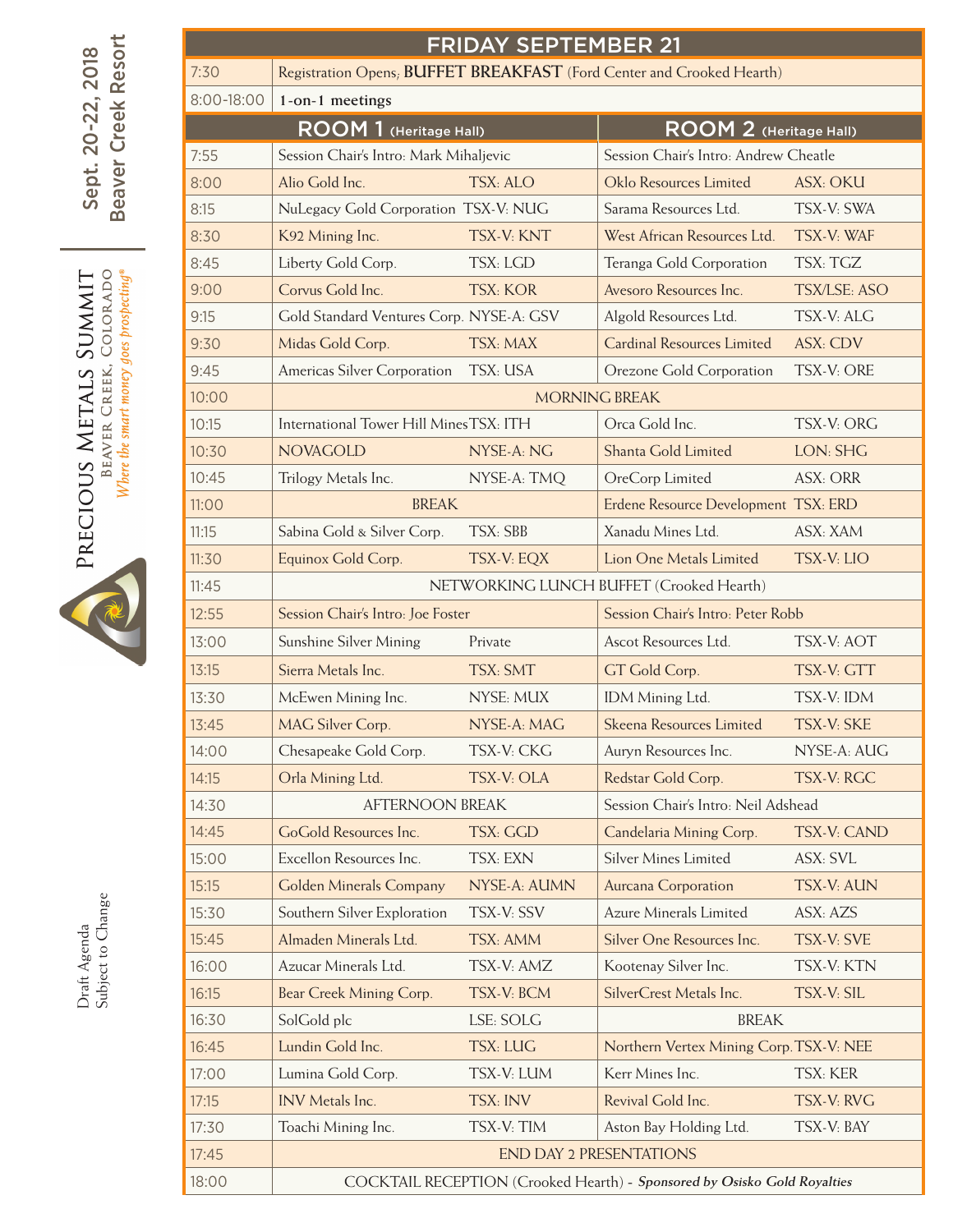|        | <b>SATURDAY SEPTEMBER 22</b> |                                                                     |                 |                                   |                   |  |  |  |  |  |  |
|--------|------------------------------|---------------------------------------------------------------------|-----------------|-----------------------------------|-------------------|--|--|--|--|--|--|
| Resort | 7:45                         | <b>BUFFET BREAKFAST</b> (Ford Center and Crooked Hearth)            |                 |                                   |                   |  |  |  |  |  |  |
| Creek  | $8:30-14:00$                 | 1-on-1 meetings                                                     |                 |                                   |                   |  |  |  |  |  |  |
|        |                              | ROOM 1 (Heritage Hall)                                              |                 | ROOM 2 (Heritage Hall)            |                   |  |  |  |  |  |  |
|        | 8:25                         | Session Chair's Intro: Robert Cohen                                 |                 | Session Chair's Intro: Brent Cook |                   |  |  |  |  |  |  |
|        | 8:30                         | Blackham Resources Limited                                          | ASX: BLK        | Evrim Resources Corp.             | TSX-V: EVM        |  |  |  |  |  |  |
|        | 8:45                         | Vista Gold Corp.                                                    | NYSE-A: VGZ     | Newrange Gold Corp.               | TSX-V: NRG        |  |  |  |  |  |  |
|        | 9:00                         | Superior Gold Inc.                                                  | TSX-V: SGI      | Contact Gold Corp.                | TSX-V: C          |  |  |  |  |  |  |
|        | 9:15                         | Gascoyne Resources Limited ASX: GCY                                 |                 | Calidus Resources Limited         | ASX: CAI          |  |  |  |  |  |  |
|        | 9:30                         | Dacian Gold Limited                                                 | <b>ASX: DCN</b> | Fiore Gold Inc.                   | TSX-V: F          |  |  |  |  |  |  |
|        | 9:45                         | Explaurum Limited                                                   | ASX: EXU        | TriMetals Mining Inc.             | TSX: TMI          |  |  |  |  |  |  |
|        | 10:00                        | Saracen Mineral Holdings                                            | <b>ASX: SAR</b> | <b>Highland Copper Company</b>    | TSX-V: HI         |  |  |  |  |  |  |
|        | 10:15                        |                                                                     |                 | <b>MORNING BREAK</b>              |                   |  |  |  |  |  |  |
|        | 10:30                        | Millennium Minerals Limited ASX: MOY                                |                 | Serabi Gold plc                   | TSX: SBI          |  |  |  |  |  |  |
|        | 10:45                        | Doray Minerals Ltd.                                                 | ASX: DRM        | Great Bear Resources Ltd.         | TSX-V: GBR        |  |  |  |  |  |  |
|        | 11:00                        | Emmerson Resources Limited ASX: ERM                                 |                 | Integra Resources Corp.           | <b>TSX-V: ITR</b> |  |  |  |  |  |  |
|        | 11:15                        | <b>Bellevue Gold Limited</b>                                        | ASX: BGL        | Lucara Diamond Corp.              | TSX: LUC          |  |  |  |  |  |  |
|        | 11:30                        | <b>END DAY 3 PRESENTATIONS</b>                                      |                 |                                   |                   |  |  |  |  |  |  |
|        | 11:45                        | "BEAVERS & BREWS" - CLOSING LUNCHEON & BEER SOCIAL (Crooked Hearth) |                 |                                   |                   |  |  |  |  |  |  |

## **Thank You to our Conference Sponsors**



**Media Sponsors:**

THE NORTHERN MINER

**GLOBAL MINING NEWS - SINCE 1915** 

KITCO

**NEWS** 

Draft Agenda<br>Subject to Change Subject to ChangeDraft Agenda

Sept. 20-22, 2018 Beaver Creek Resort

BEAVER CREEK, COLORADO

PRECIOUS METALS SUMMIT

Sept. 20-22, 2018